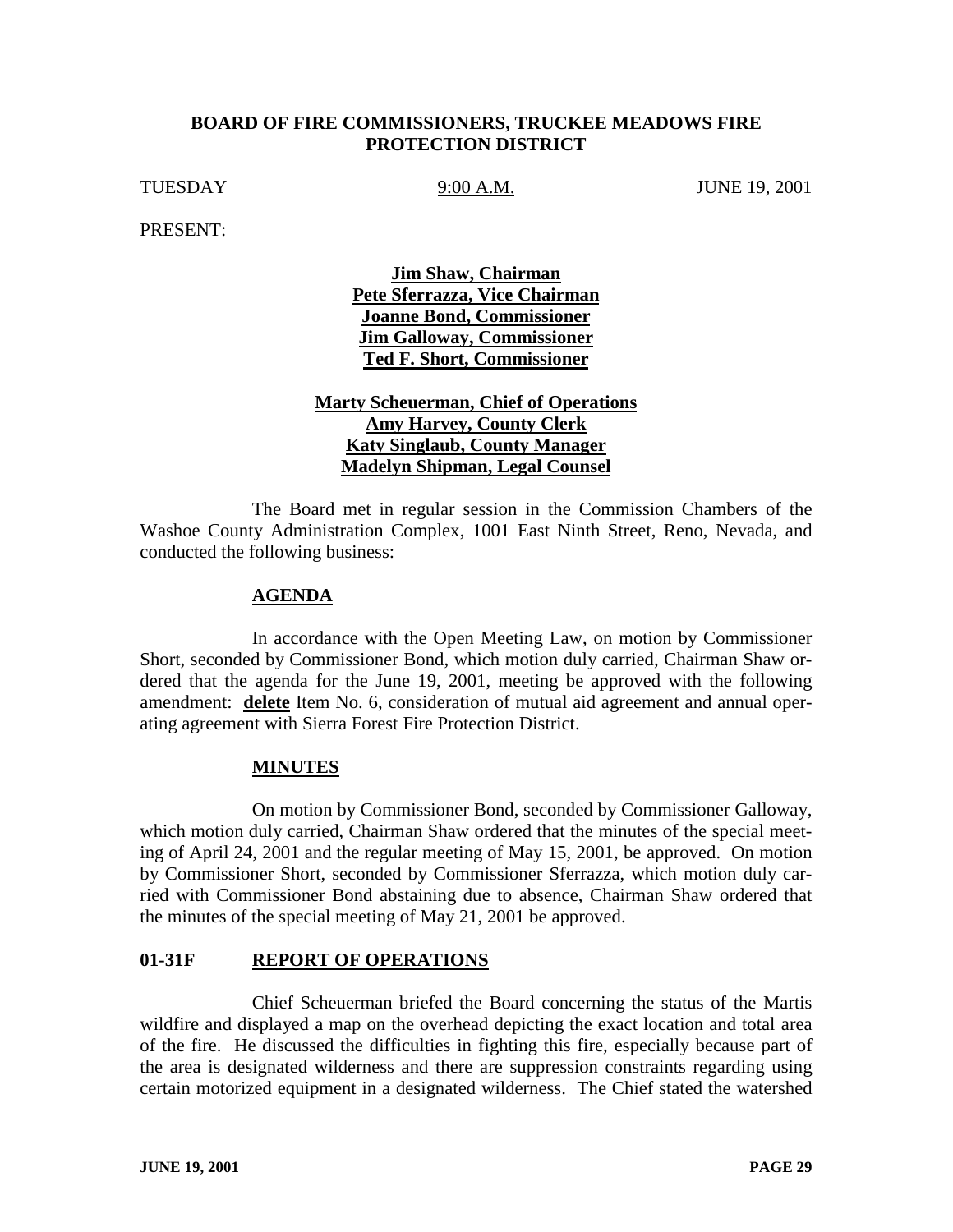is a major concern and there is a real effort being put forth to keep the fire out of the headwaters of the creeks that supply water to the South Truckee Meadows; and Bronco and Gray Creeks that feed into the Truckee River have been totally denuded, which could cause water quality problems when it rains and snows. He discussed the contingency plans and evacuation plans should the fire come over the ridge and down into the foothills (Galena, ArrowCreek, etc.) and stated that, unlike the ArrowCreek fire last year, there has been time for everyone to prepare and make plans. The Chief then responded to Board members' questions.

Commissioner Galloway asked whether the fire might get into the Tahoe Basin. Chief Scheuerman stated that it could with the right wind conditions and contingency plans are also in place for that possibility. Commissioner Galloway asked about the C-130 military planes and whether the Board could do something to get more of that kind of assistance to fight these wildland fires. Chief Scheuerman explained that, because of federal regulations, all of the private assets have to be used first before any government assets are used.

Sam Dehne, Reno citizen, stated it is classic bureaucracy to say there is nothing that can be done because of federal regulations, and two or three C-130 firefighting planes should be stationed at the Air Guard with crews on alert so that air attacks on wildfires can begin immediately. He said this is an emergency situation with four more months to go in the fire season, and the Board should get together with Reno, Sparks and the State and do something about this.

In response to Commissioner Sferrazza, Chief Scheuerman stated there are air tankers stationed at Stead and at Minden which are dispatched immediately, but he would always welcome more air tankers. The Chief stated the federal constraints were put into place to protect private industry and so the government could not compete with private individuals. Commissioner Sferrazza asked that the matter be agendized as Mr. Dehne requested.

Commissioner Galloway stated the rules about not using mechanical equipment in a designated wilderness area during a fire do not make sense to him and asked that the agenda item include all federal policies that place restrictions and constraints on fighting wild fires. He stated the Board will probably need to get the congressional delegation involved. Commissioner Sferrazza suggested letters be sent to Senators Reid and Ensign and Congressman Gibbons to get them informed and involved at the beginning.

On motion by Commissioner Bond, seconded by Commissioner Short, which motion duly carried, Chairman Shaw ordered that receipt of the Report of Operations be acknowledged.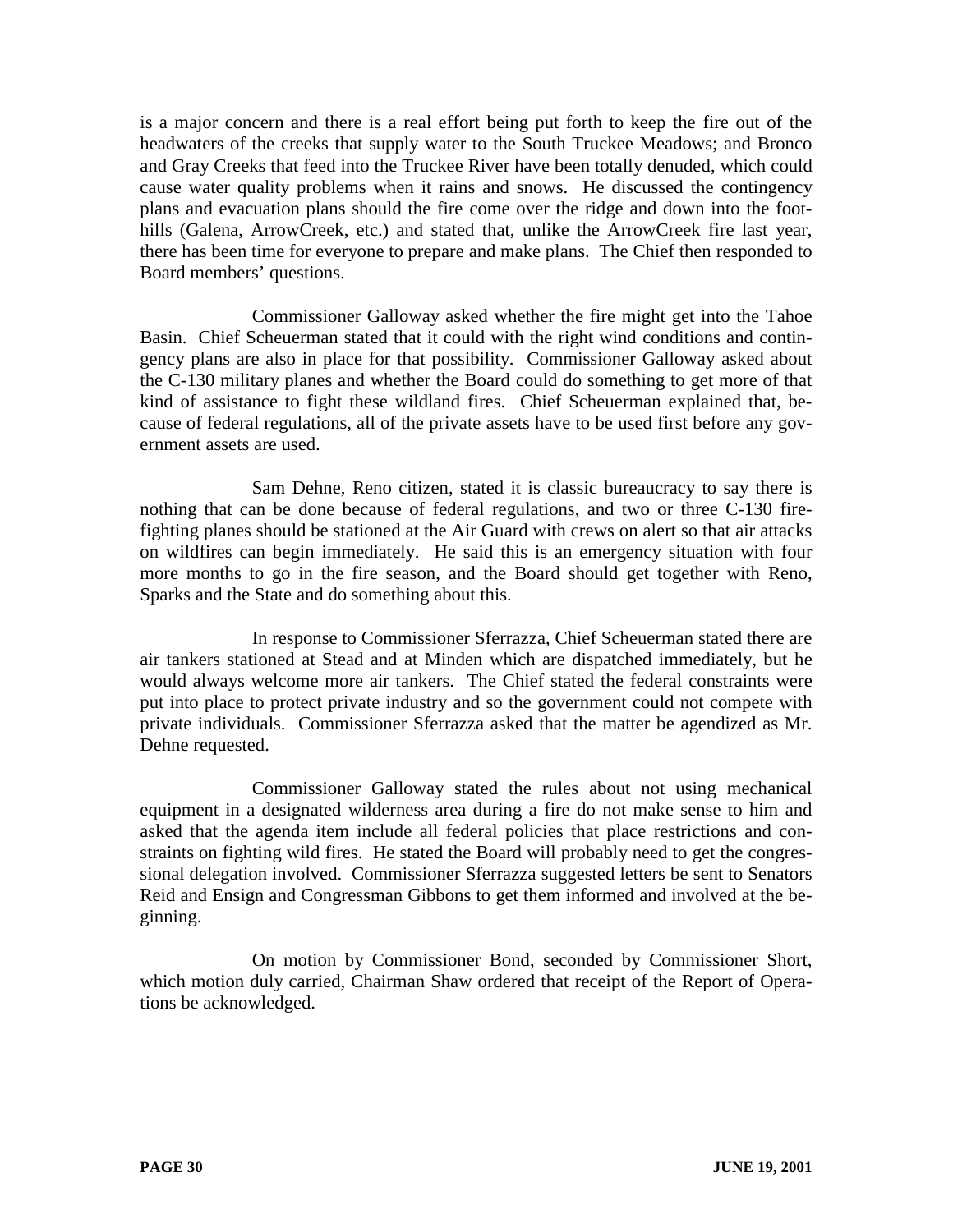#### **01-32F REPORT ON VOLUNTEER/AUXILIARY OPERATIONS**

Roy Slate, Division Chief, presented the report on volunteer operations and responded to questions from the Board. Commissioner Galloway expressed a concern about the volunteers being used to backfill stations rather than actually fighting fires, especially if the Martis fire comes over the hill. Chief Slate explained that in the event of an emergency such as the ArrowCreek fire, the labor contract constraints do not apply, and volunteers were fighting the fire within the City limits at that time.

On motion by Commissioner Bond, seconded by Commissioner Short, which motion duly carried, Chairman Shaw ordered that receipt of the Report on Volunteer/Auxiliary Operations be acknowledged.

# **01-33F COOPERATIVE FIRE PROTECTION AGREEMENT – 2001 ANNUAL OPERATING AGREEMENT – U.S. FOREST SERVICE, HUMBOLDT-TOIYABE NATIONAL FOREST**

Upon recommendation of Chief Scheuerman, on motion by Commissioner Bond, seconded by Commissioner Short, which motion duly carried, it was ordered that the Cooperative Fire Protection Agreement and the 2001 Annual Operating Agreement between the Truckee Meadows Fire Protection District and the U.S. Forest Service, Humboldt/Toiyabe National Forest, concerning mutual aid be approved and Chairman Shaw be authorized to execute.

**\*\*\*\*\*\*\*\*\*\*\*** 10:17 a.m. – Commissioner Galloway temporarily left the meeting.

**\*\*\*\*\*\*\*\*\*\*\***

#### **01-34F INCREASE REPORTING THRESHOLD ON CAPITAL ASSETS**

Upon recommendation of Mary Walker, Walker & Associates, and Kathy Garcia, Washoe County Comptroller, on motion by Commissioner Bond, seconded by Commissioner Short, which motion duly carried with Commissioner Galloway temporarily absent, Chairman Shaw ordered that the reporting threshold of capital assets be increased from \$1,000 to \$3,000 for the Truckee Meadows Fire Protection District's assets for financial reporting purposes only, retroactive to July 1, 2000. It was noted that this change will have no impact on recording assets for inventory and insurance purposes.

#### **PUBLIC COMMENTS**

Sam Dehne, Reno citizen, suggested the agenda item for changing the federal rules should be time specific and the Board should invite the Governor to that meeting.